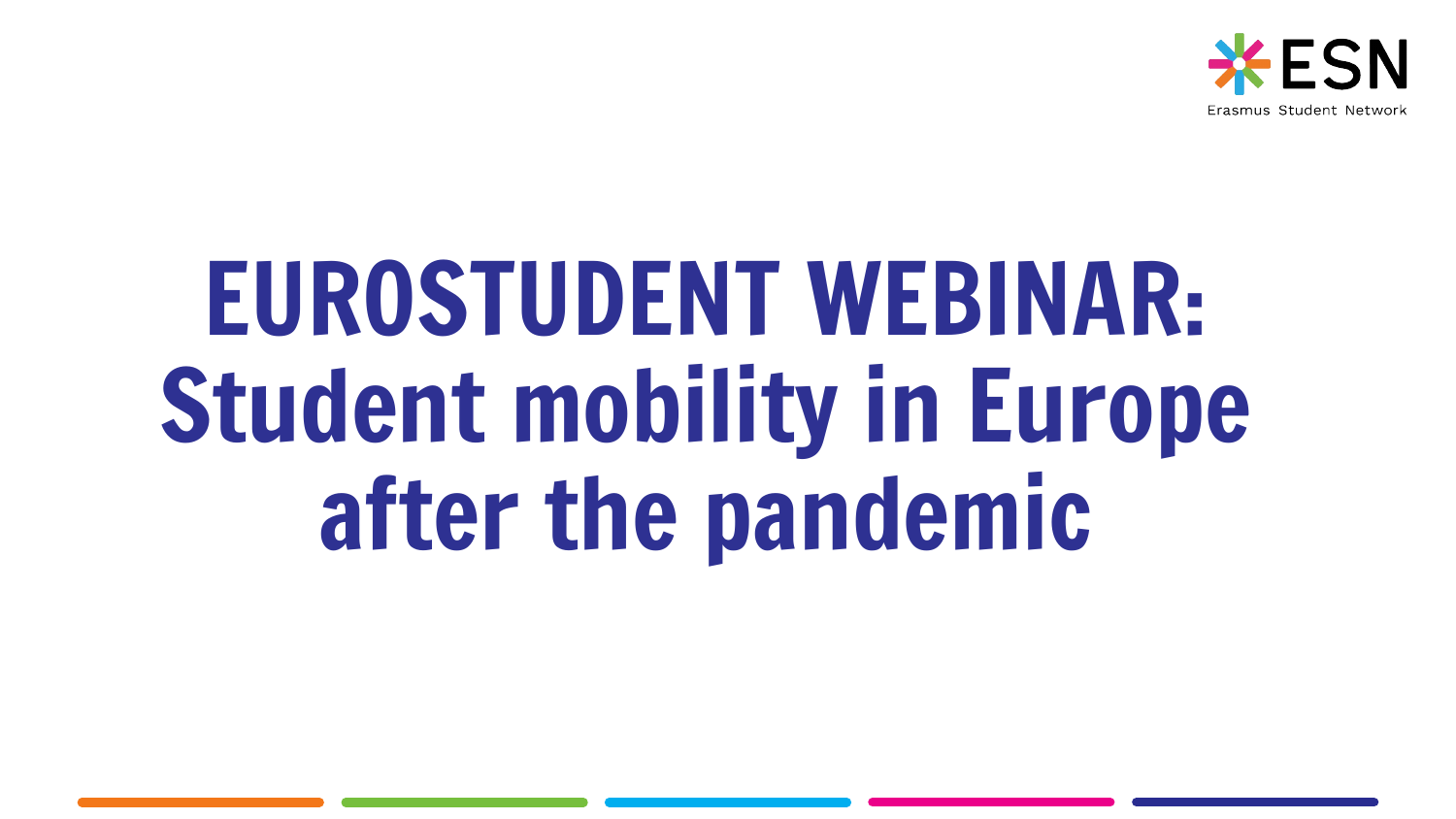

# ESNsurvey 2021: Key Facts

Out of 11.127 respondents, 10.696 participated in the following: Erasmus+ Studies, Erasmus+ Traineeship, Other Mobility Programmes, Other Traineeship Programme\*

6.414 students (60%) participated in a mobility experience during the COVID19 pandemic while, 4.282 (40%) participated in a mobility experience before the pandemic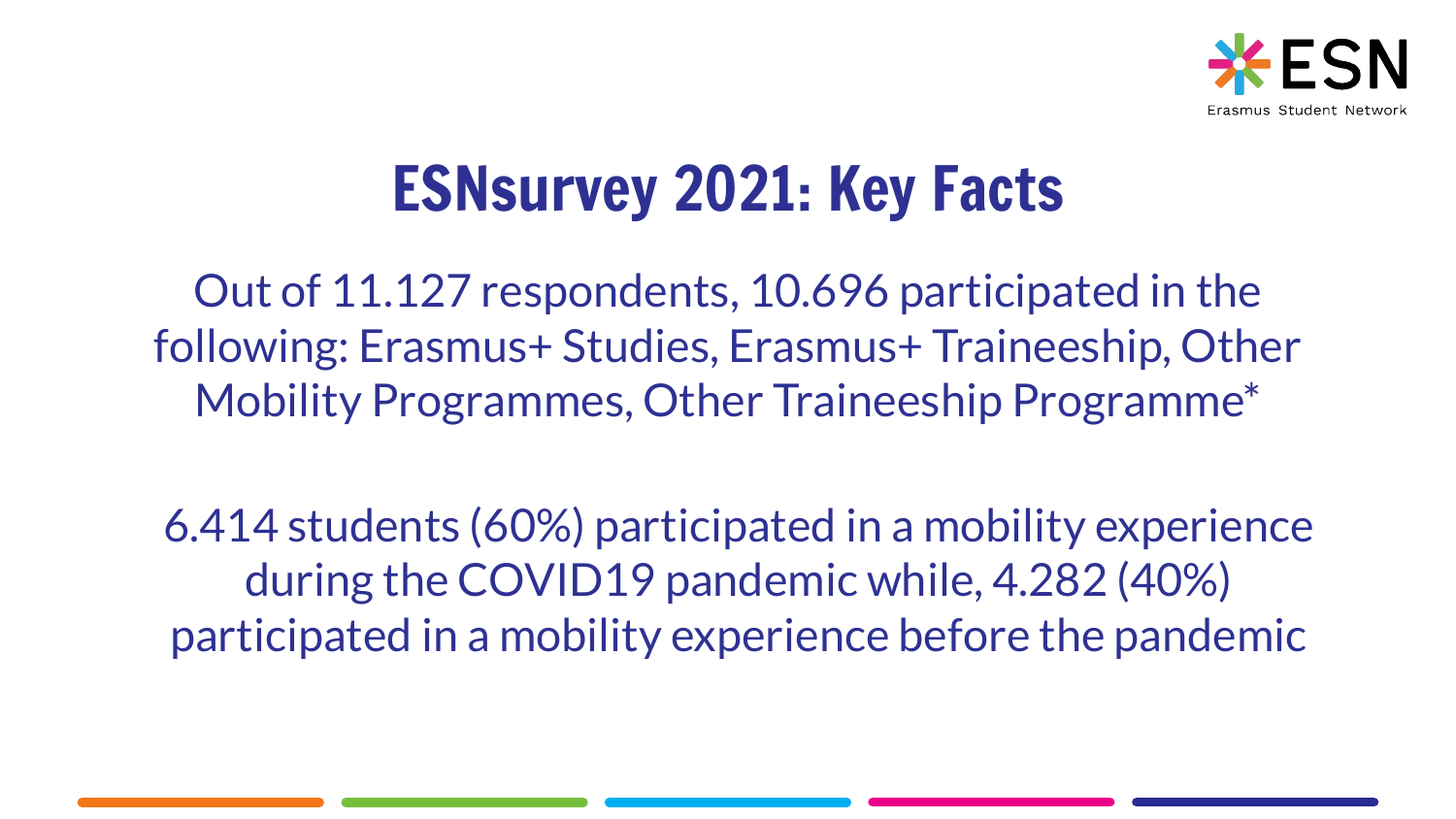#### 31. How was your mobility affected by COVID-19?



### Parallels between 2020 and 2021 cohorts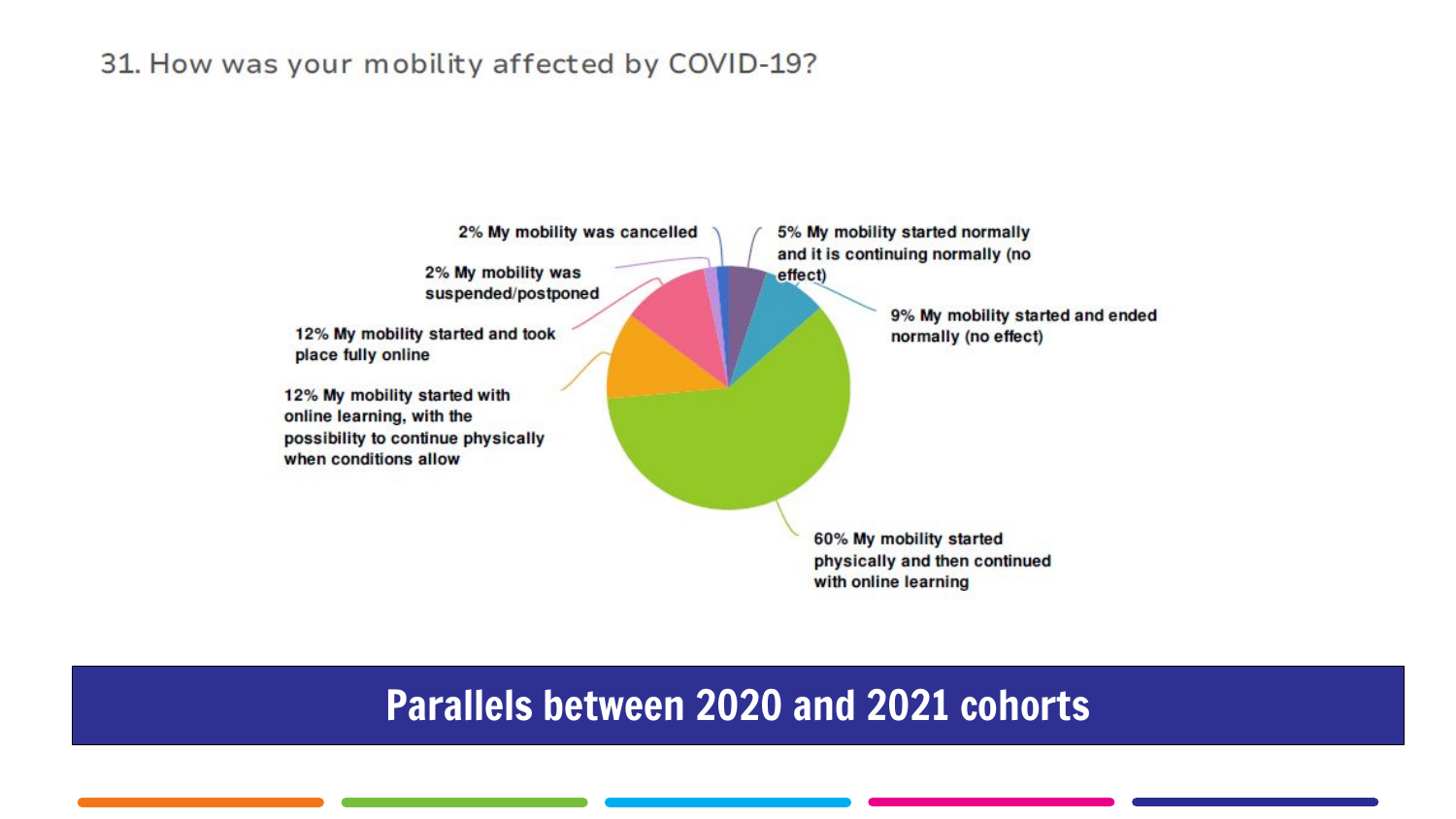

# Sample Characteristics - a new blended

#### **Mobility Format during Covid-19\***

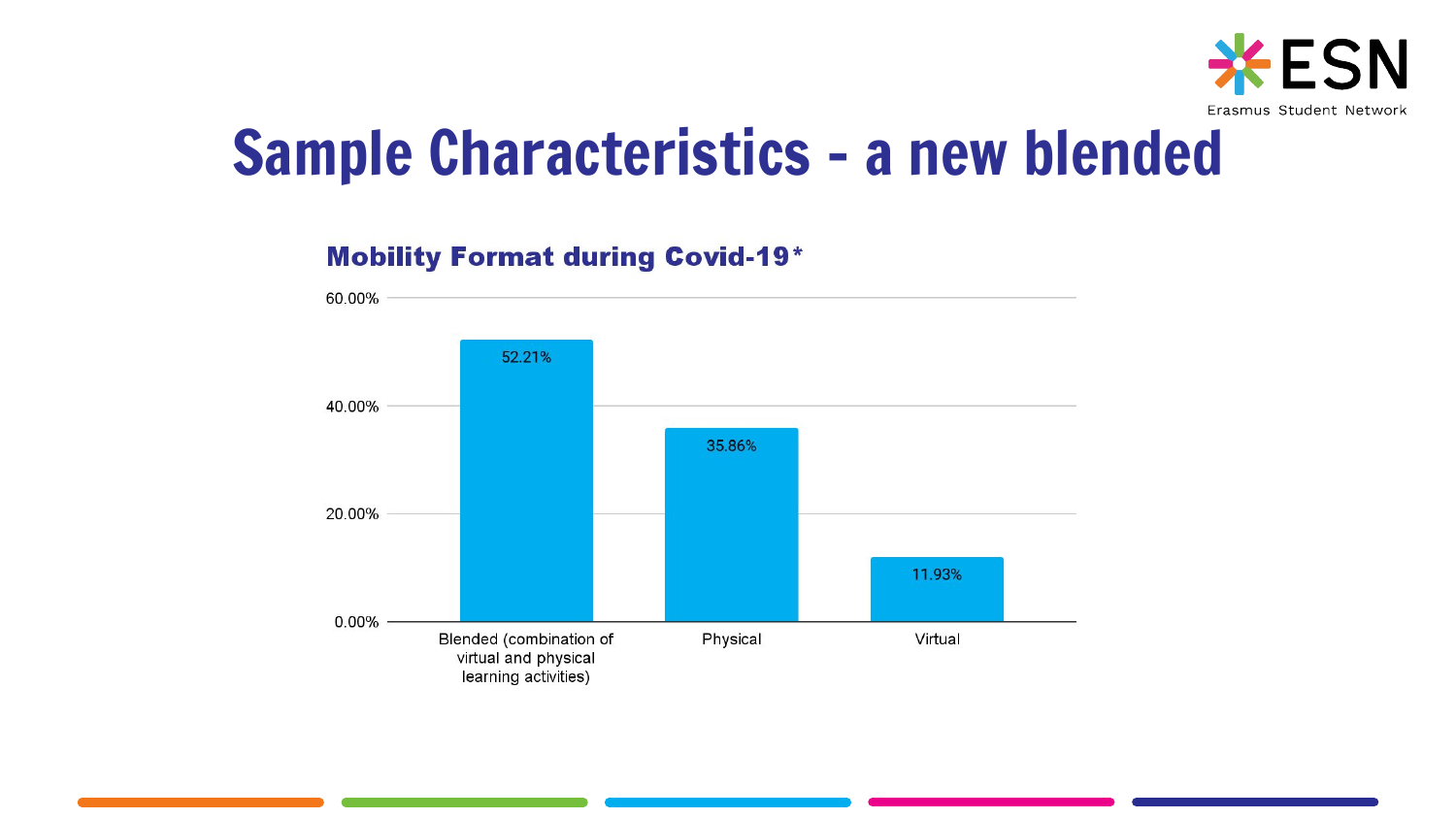32. If your mobility took place or continued online, where were you during the online learning period?



### Most students experienced a particular kind of "blended" mobility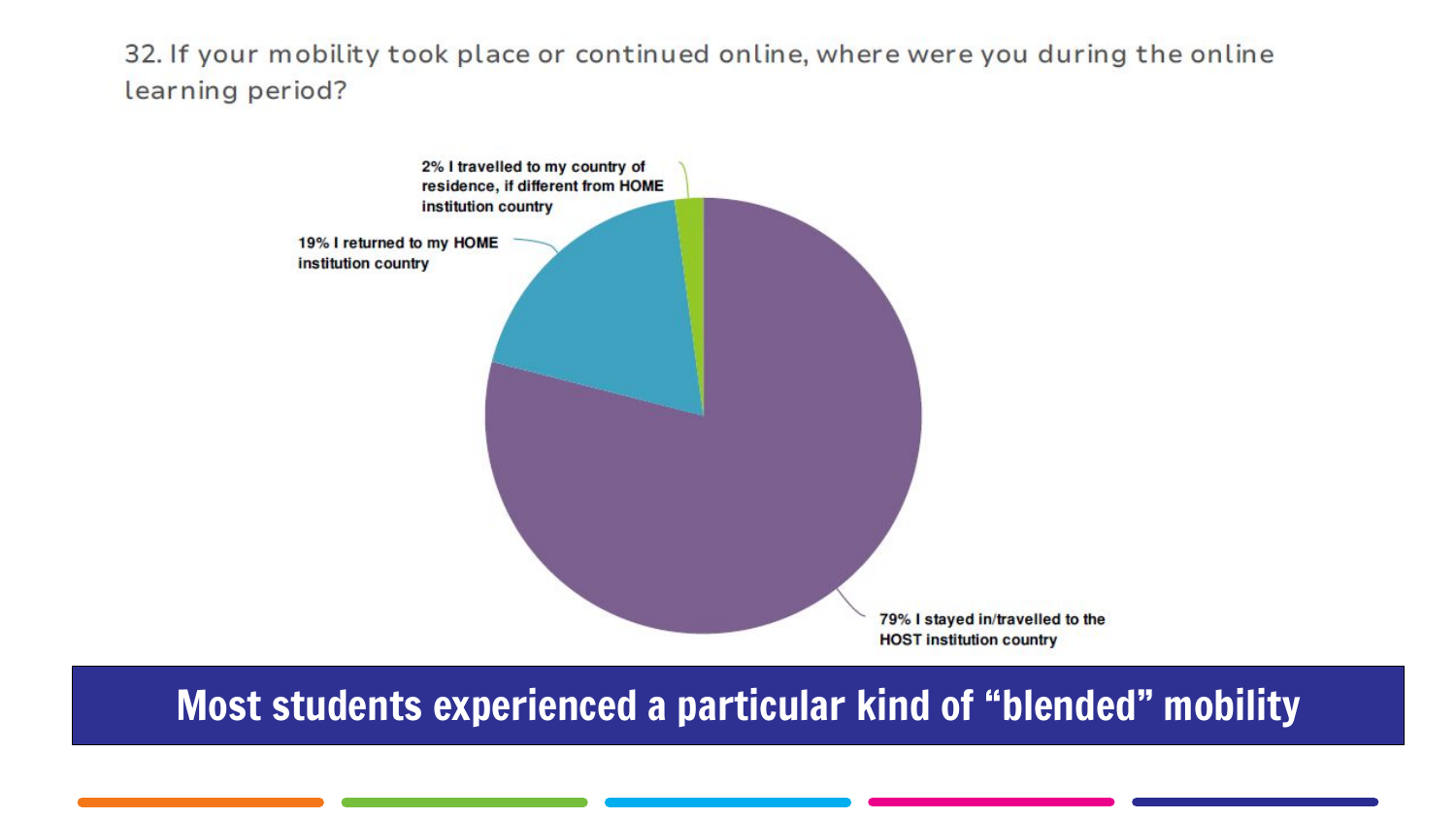

### Social life satisfaction was dealt a blow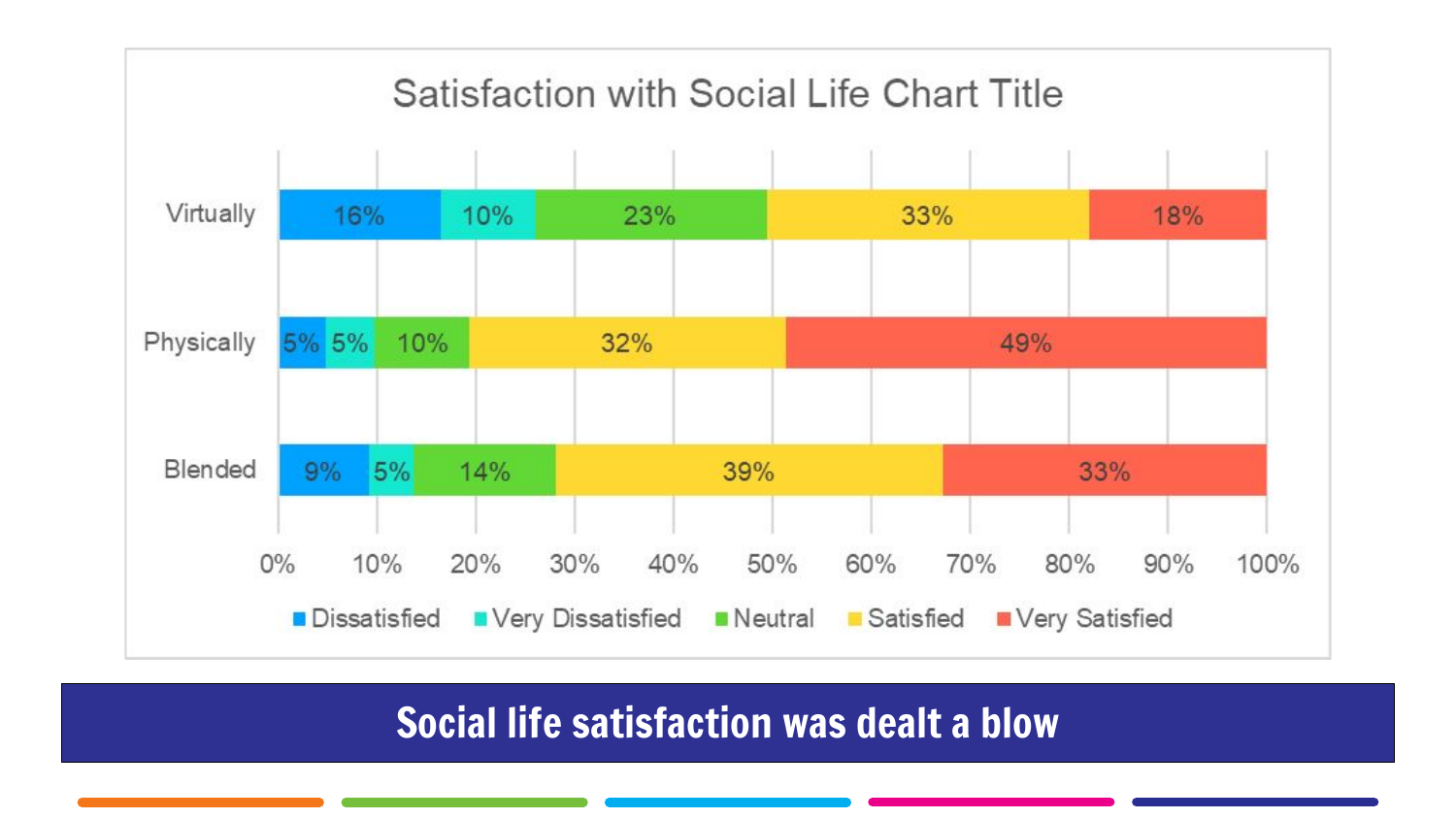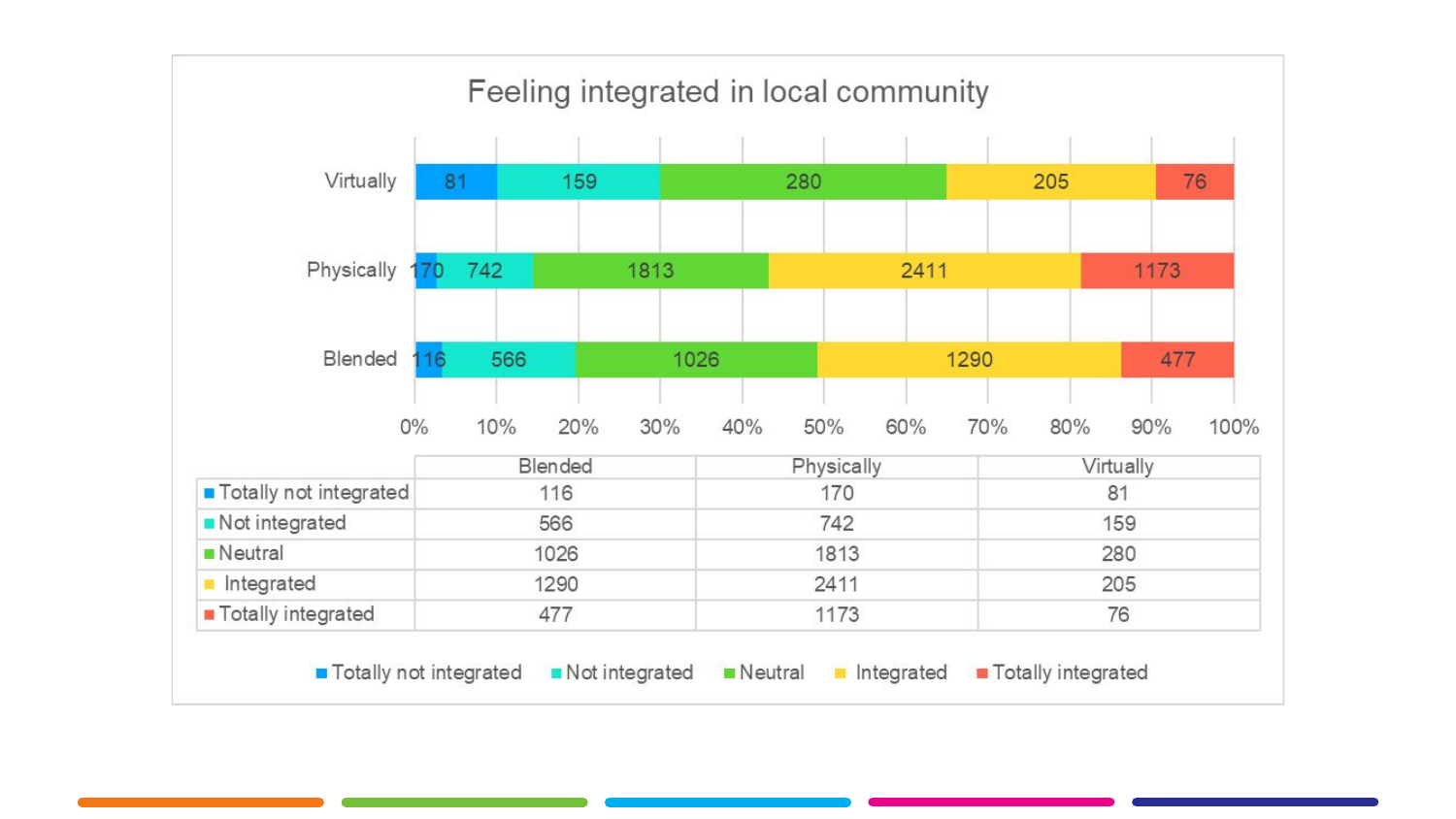

# Satisfaction - Resilience of HEIs in COVID times

- **• Overall satisfaction shows improvements from previous editions of ESNsurvey which covered services provision – in 2016, 11,2% of students were dissatisfied by services provided by host institutions[\[1\]](https://d.docs.live.net/eff1e945cffc85a2/Escritorio/ESN/JUAN%20PRESIDENT/ESN%20Survey/Ch.4%20-%20Mobility%20Support%20-%2011012021.docx#_ftn1), while only 2,05% report same dissatisfaction in current edition.**
- **• However, the difference between home and host institutions is noticeable only 67,25% are satisfied or very satisfied with services at home institution, with 14,32% dissatisfied or very dissatisfied with home institution services, thus highlighting the necessity of additional focus on departure activities, recognition procedures and re-integration activities undertaken by home universities.**

### Satisfaction barely suffered during COVID, but challenges with sending institutions remain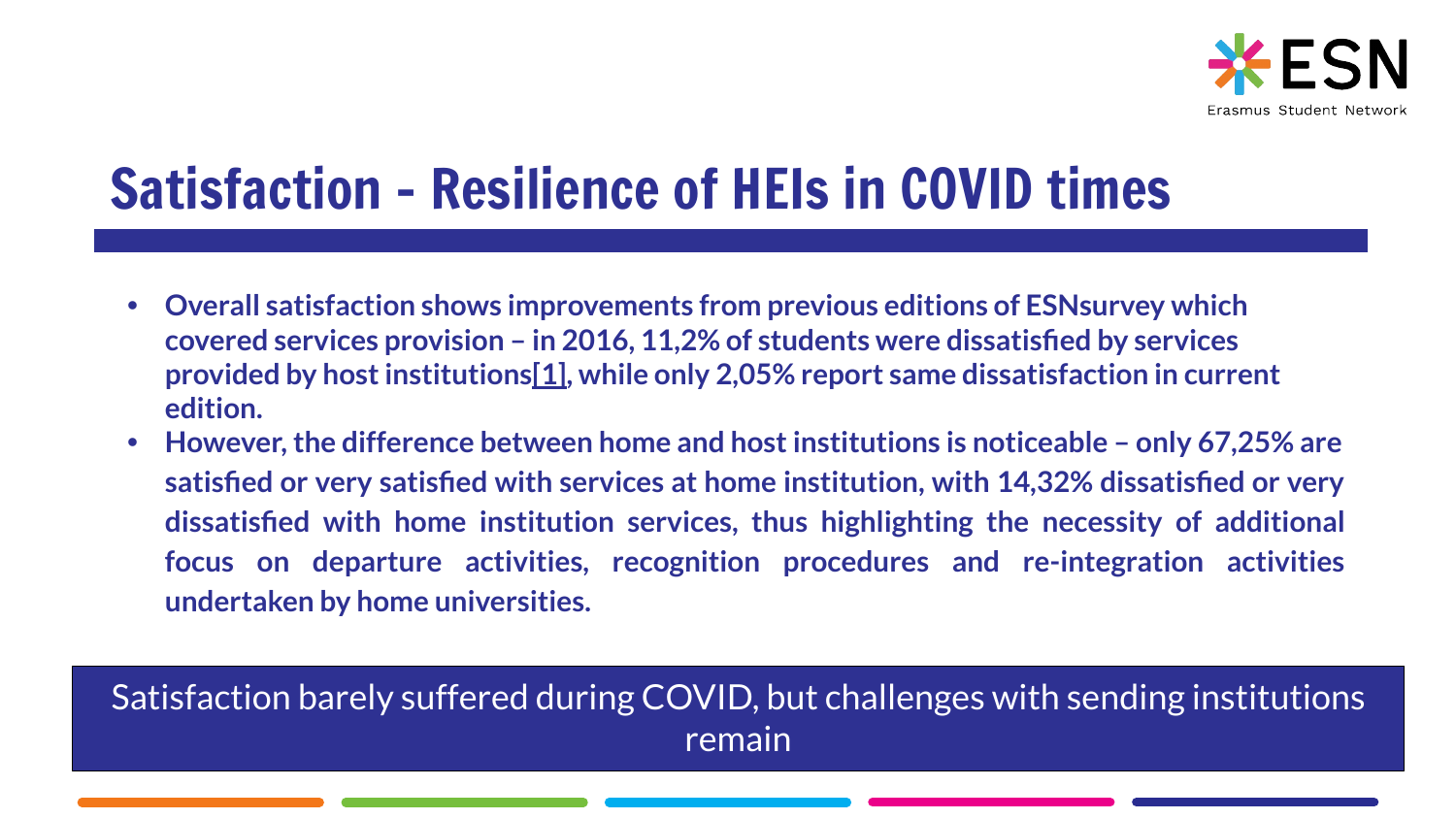#### Mean Satisfaction with Host Institution Services

Welcome and orientation events and initiatives Linguistic Support (Online Language Support, language... Access to health care services (e.g. medical assistance) Assistance in the procedure of obtaining a VISA and... Support during communication with local authorities... Mentoring and support services (e.g. Buddy System) Support for people with disabilities Support in finding accommodation Provision of accommodation Support for integration in the local students' community Assistance in the procedure of obtaining an insurance



Satisfaction barely suffered during COVID, but challenges with sending institutions remain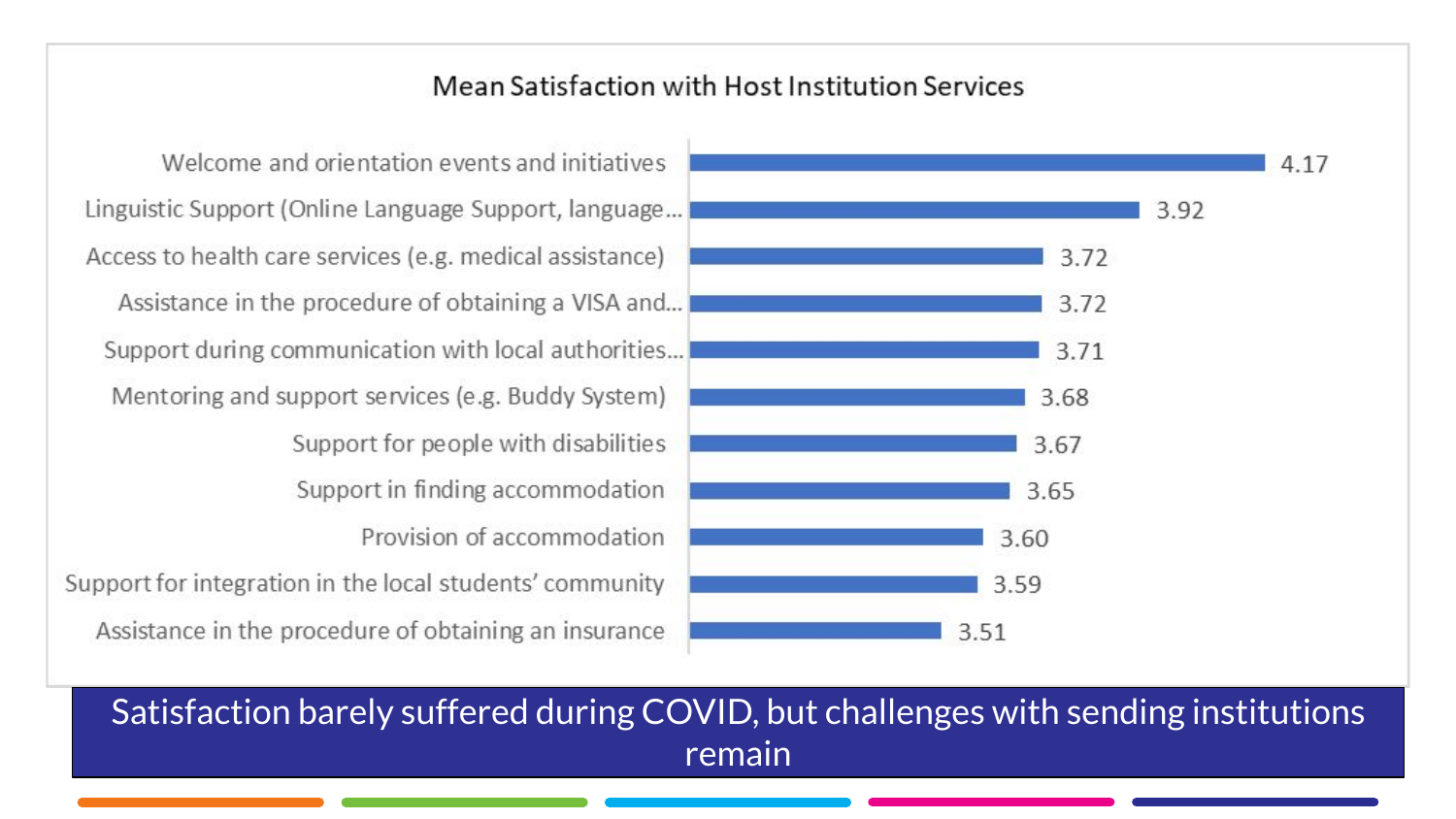

**Reintegration Activities** Involvement in the Erasmus alumni community upon return Assistance in the procedure of obtaining an insurance Assistance in the procedure of obtaining a VISA Support for people with disability Information and support on grade transfer, ECTS and... Linguistic Support Support in the preparation of the Learning Agreement Process of recognition of the ECTS achieved during the... Support for mobility application Information on mobility opportunities...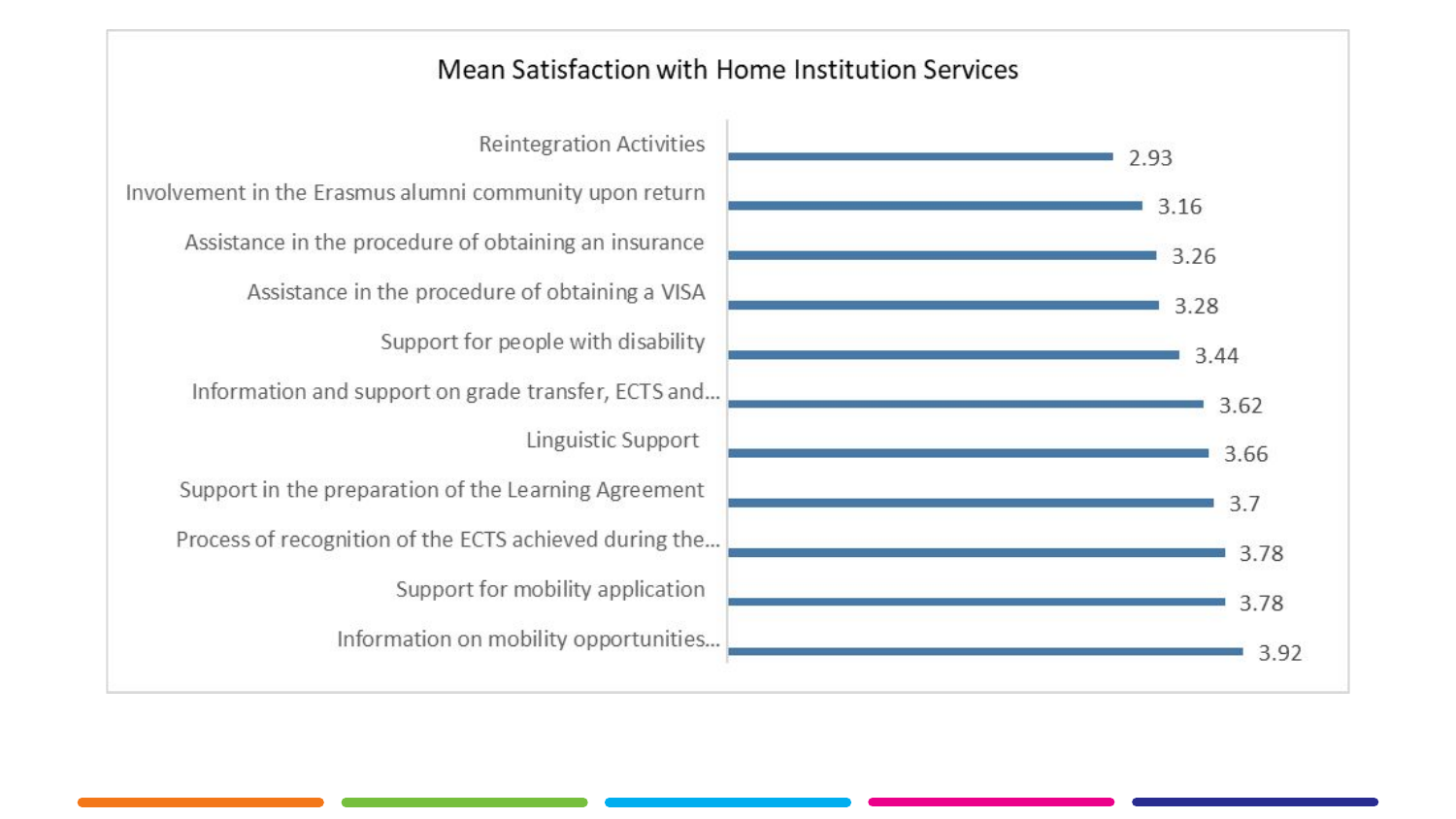

# Main problems faced by students

- **• Stress 21.3% (Very, extremely)**
- **• Anxiety 16.4%**
- **• Problems related to the courses 16%**
- **• Accommodation 15%**
- **• Fears of social exclusion 11%**

Accommodation and course-related problems persist, while stress and anxiety gain relevance. Health problems remained low despite the pandemic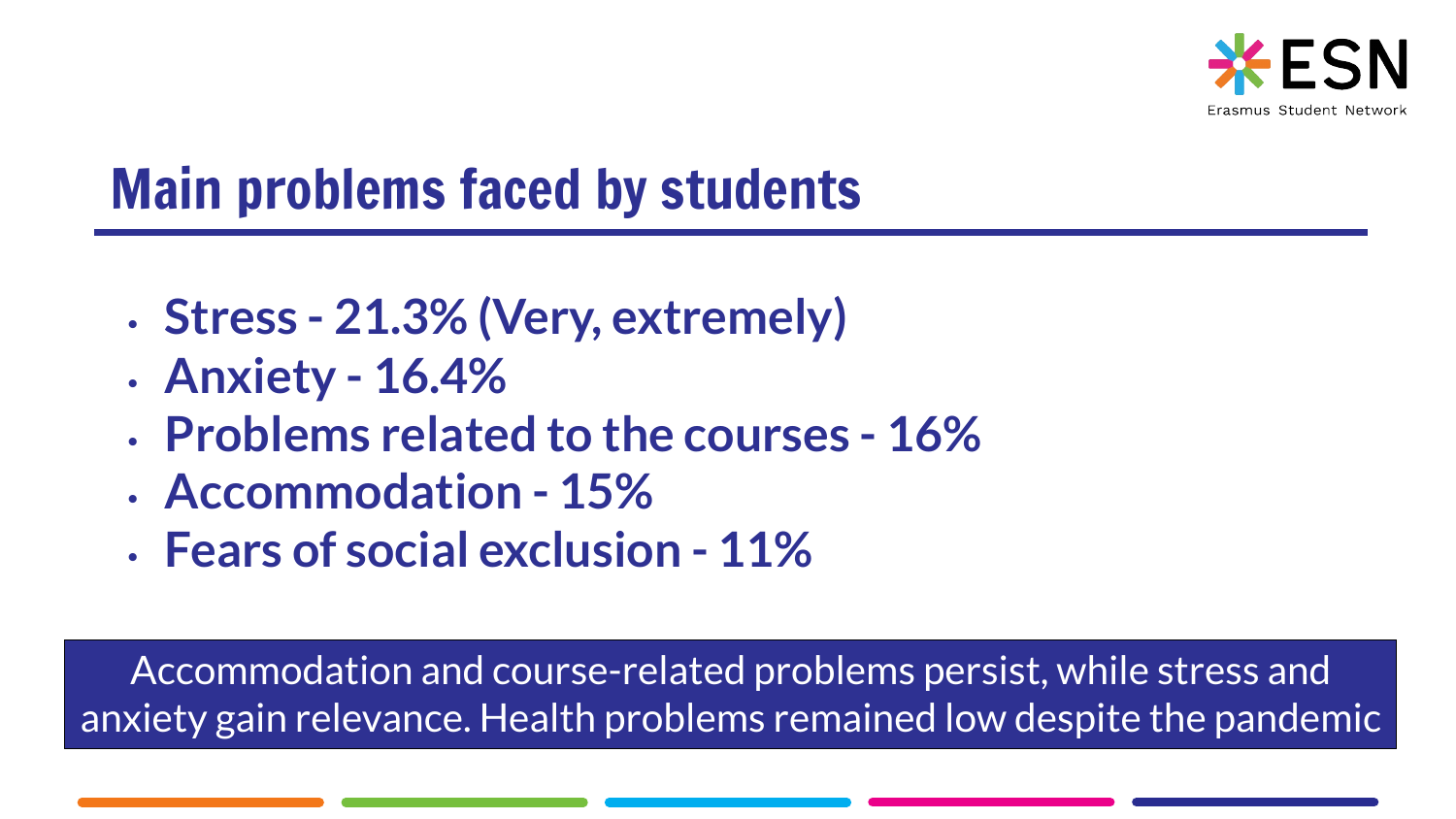

## The shift to online learning - what do students think?

- Overall lukewarm feeling high percentage of "neutral" answers, still 53% are satisfied with the quality
- Highest levels of dissatisfaction with interaction with other students and lecturers, inclusion of international students.
- Satisfaction is higher with digital learning tools and platforms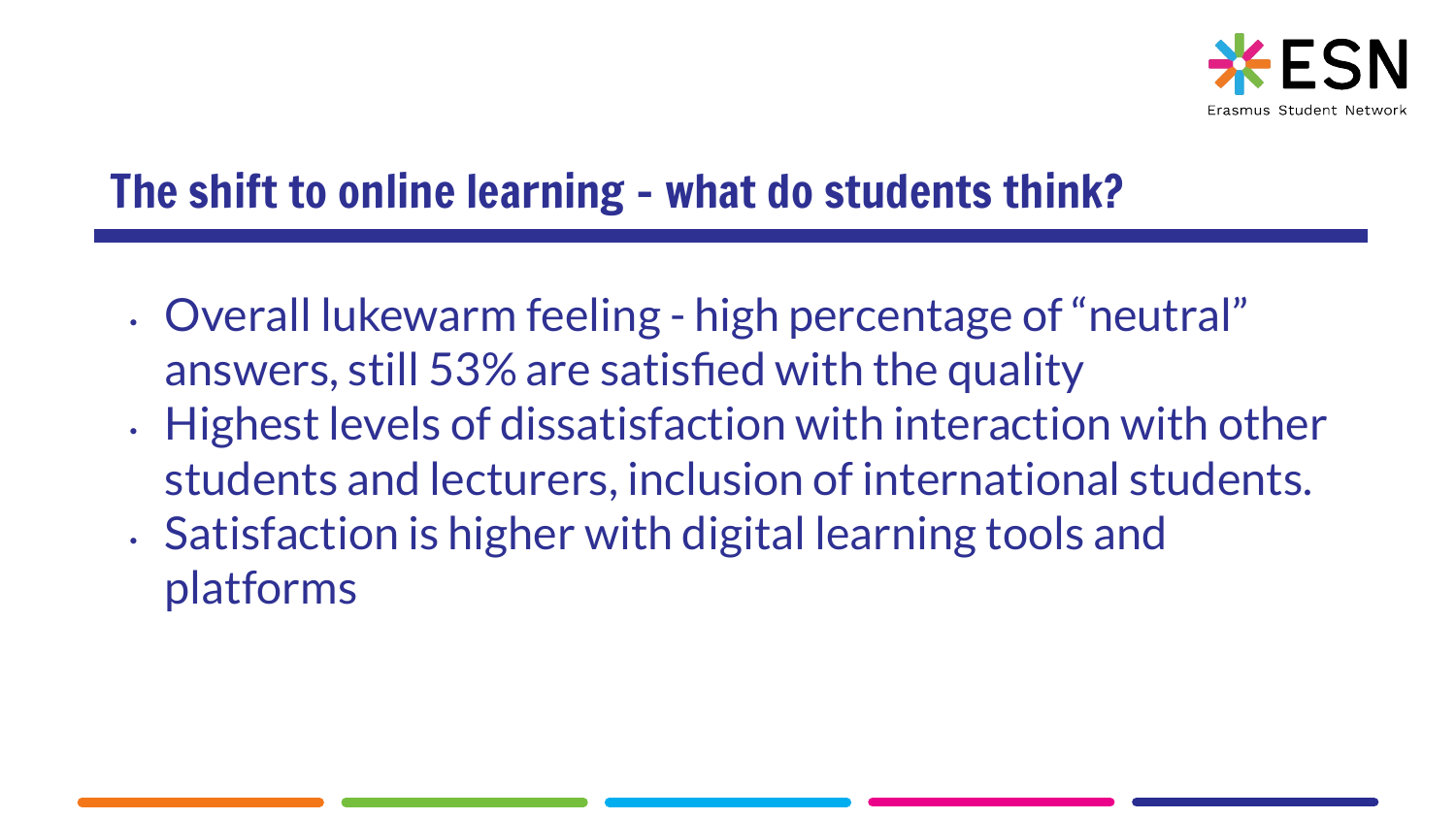38. Which kind of support was offered to you throughout the mobility period, specifically related to the COVID-19 emergency? (Select all that apply)



Students felt supported in different ways, but a considerable percentage didn't feel any type of support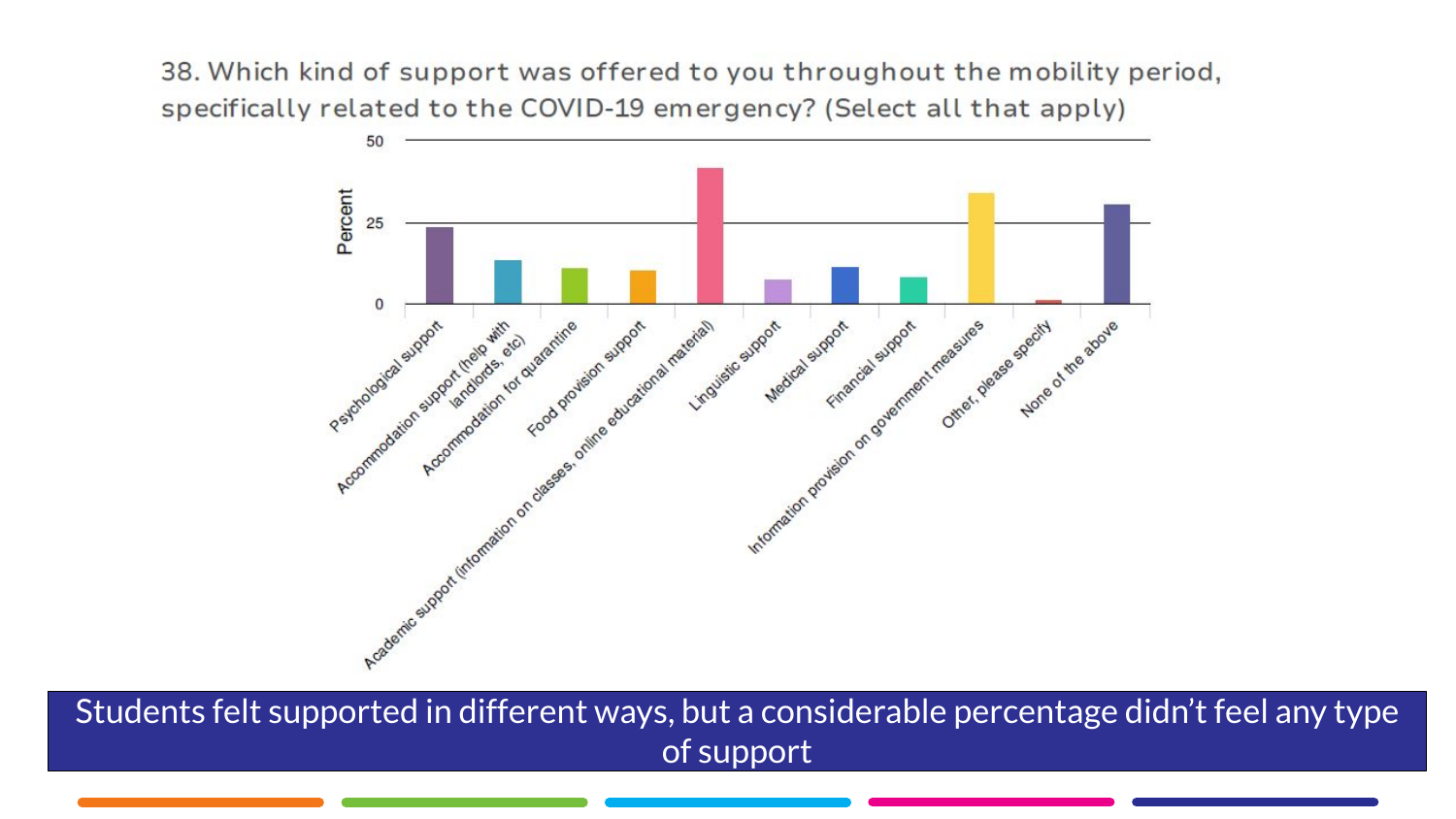

# Main motivations to go on mobility in COVID times

- to experience different learning environments (77.8%);
- to meet new people (77.3%);
- $\therefore$  to live abroad (75.2%)
- to learn/improve a foreign language (72.5%)
- to gain knowledge of another country (68.9%)
- to gain knowledge of another culture (68.9%);
- to enhance my future career prospects abroad (49.1%);
- to enhance my future career prospects in my home country (46.2%);
- to develop soft skills (46.0%);
- to build up a personal and professional network (38.3%)
- have mobility as a mandatory component in their study program (8.0%)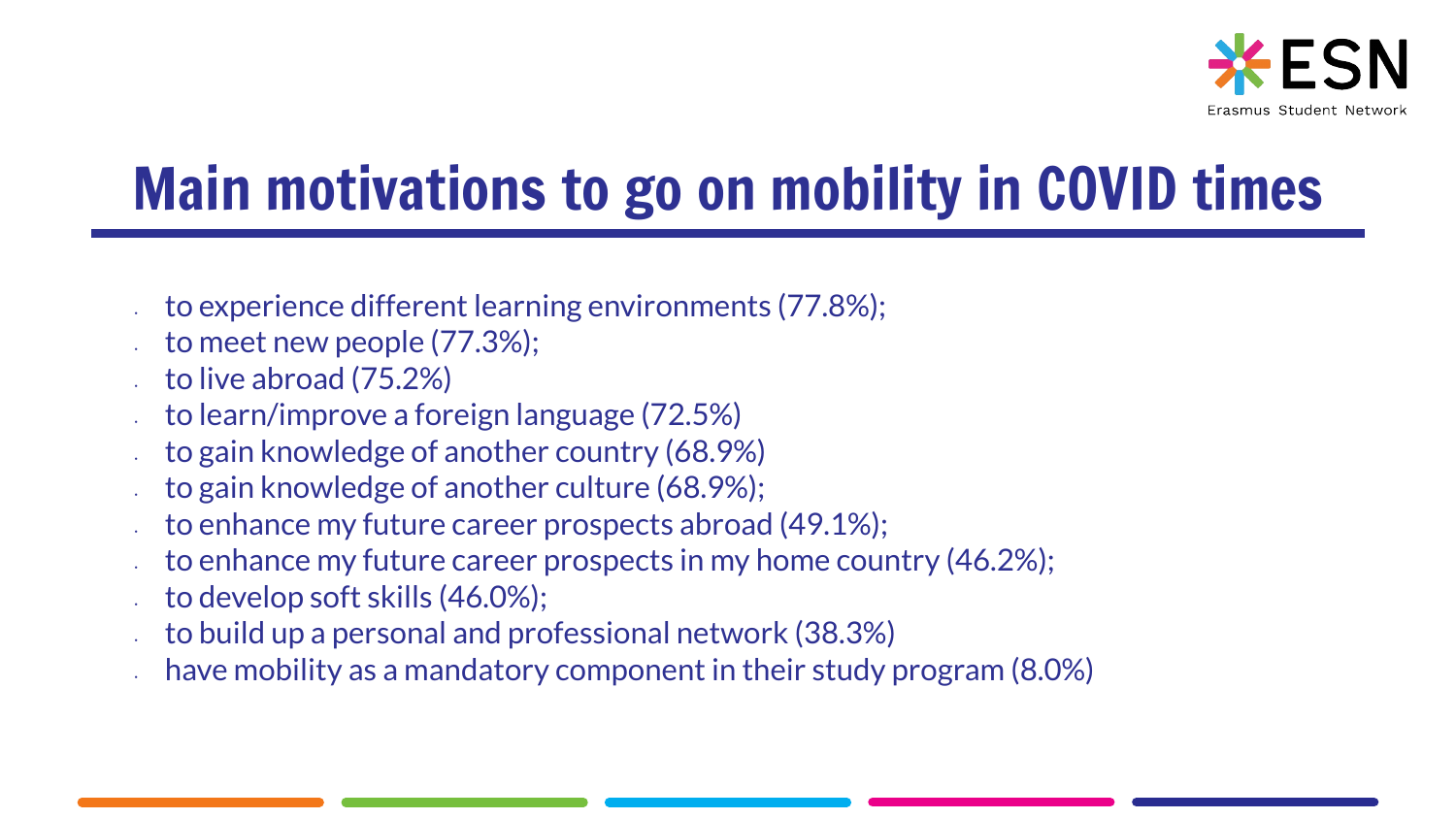

### How much did mobility students engage with on average from 0% to 100%

#### **General Sample**

local students: 49,7%;

international students from other foreign countries 78,1%;

students from the same home country: 61,9%;

members of the local community: 45,8%.

**During COVID:**

local students: 2,5;

international students from other foreign countries 3,9; students from the same home country: 3,1; members of the local community: 2,3.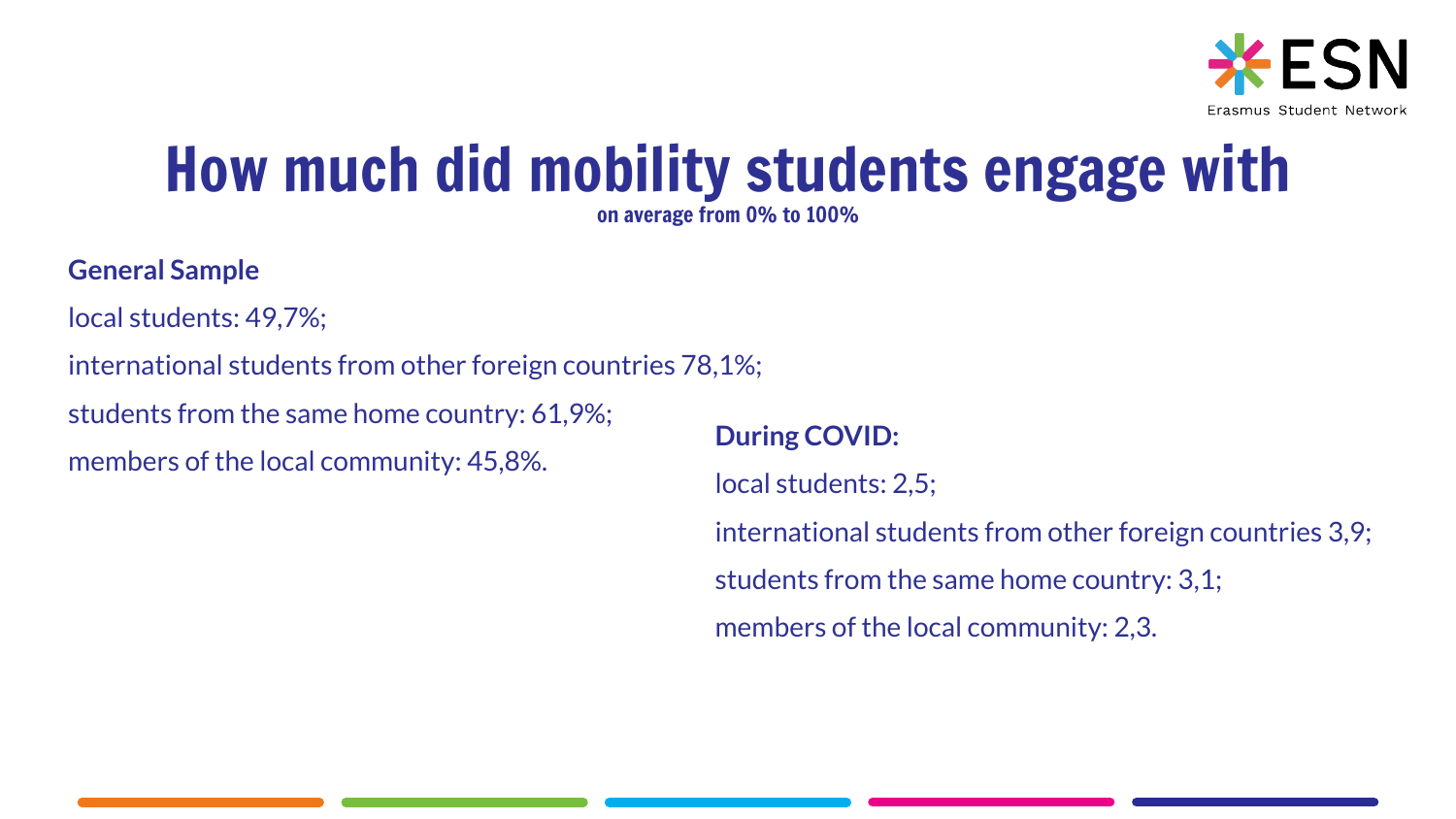

### ACTIVITIES IN THE LOCAL COMMUNITY OR IN THE HOST INSTITUTION

Out of a total of 10691 responses, before Covid-19 pandemic **18,71%** of participants joined a local sporting club/team, **17,33% joined a local student/youth association**, 9,95% joined other activities or clubs, **10% volunteered in the local community**, 5,47% found a part-time job, 6,47% joined an art/music/drama club, 5,42% joined the local Student Union/Council and **47,68% did not joined any of these activities.** 

While during Covid-pandemic **15,27% of participants joined a local sporting club/team, 1**1,45% joined a local student/youth association, 7,21% joined other activities or clubs, **5,79% volunteered in the local community,** 4,71% found a part-time job, 4,02% joined an art/music/drama club, 3,60% joined the local Student Union/Council and **59,36% did not joined any of these activities.**